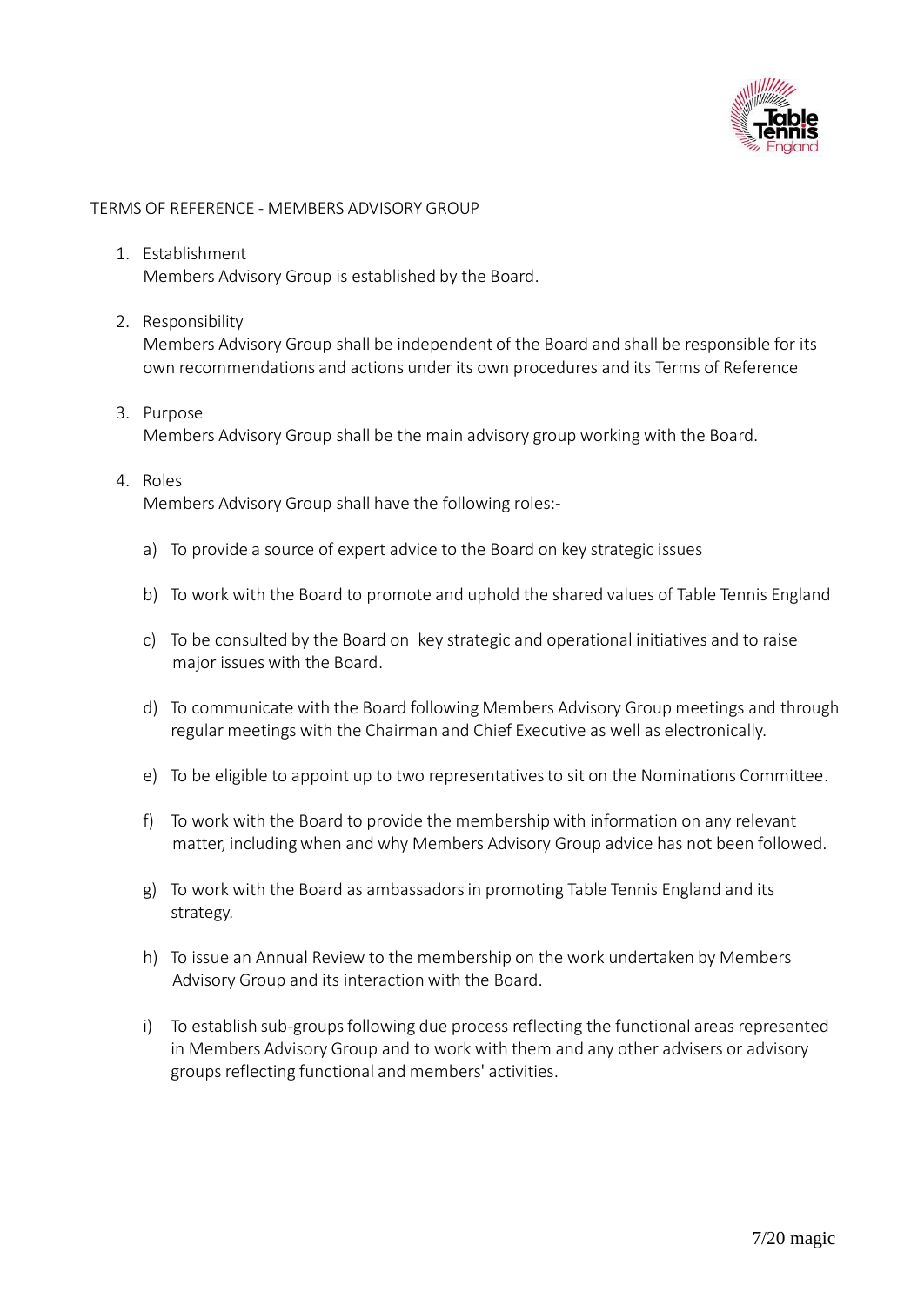

# 4 Membership

Membership of Members Advisory Group shall be skills- based, representing different constituencieswithin Table Tennis England. There shall be between 12 and 18 members -some from and representing functional areas and some representing Players. Any member of Table Tennis England may apply- except Board members and staff-and must remain a member of Table Tennis England during their tenure.

# 5 Appointment/ Election Process

Members Advisory Group membersshall be appointed through an open transparent application process followed by an Appointments Panel independent of the Board making appointments according to defined criteria and undertaking due process. This process shall be reviewed by Members Advisory Group after one year with an election process to be considered for all or part of the Members Advisory Group membership.

6 Governance Process

Members Advisory Group shall be providing key advice to the Board and therefore it is essential that it operates under the same governance principles as the Board. Members Advisory Group members will be required to be free of conflicts of interest. They will be subject to term limits with a maximum total term of eight years. Initial appointmentswill be for two or three years with the possibility of renewal; all subsequent appointment or election processes should take into account staggered changes in the composition of the Group and succession planning

### 7 Chairman

After an initial interim appointment of the Chairman by the Appointments Panel for 2018/19, Members Advisory Group shall elect a Chairman from within its membership before or at its first meeting of 2019/20 and then as required; the tenure will be determined by the Group. The Chairman shall chair any meeting but if not present, the members at that meeting shall elect a chairman for the meeting

### 8 Meetings

There shall be a minimum of two and a maximum of four meetings of Members Advisory Group per Membership Year; these should be held in appropriate and convenient locations depending on the geographical location of the members. Involvement in these meetings remotely may occur and in general, use of virtual technology for communications by Members Advisory Group and its sub-groupsis encouraged

### 9 Agendas

Agendas of Members Advisory Group meetings shall be set by the Chairman after appropriate consultation and circulated in advance.

### 10 Quorum

The quorum for any meeting of Members Advisory Group shall be five -three from the Functional areas and two from the Player members.